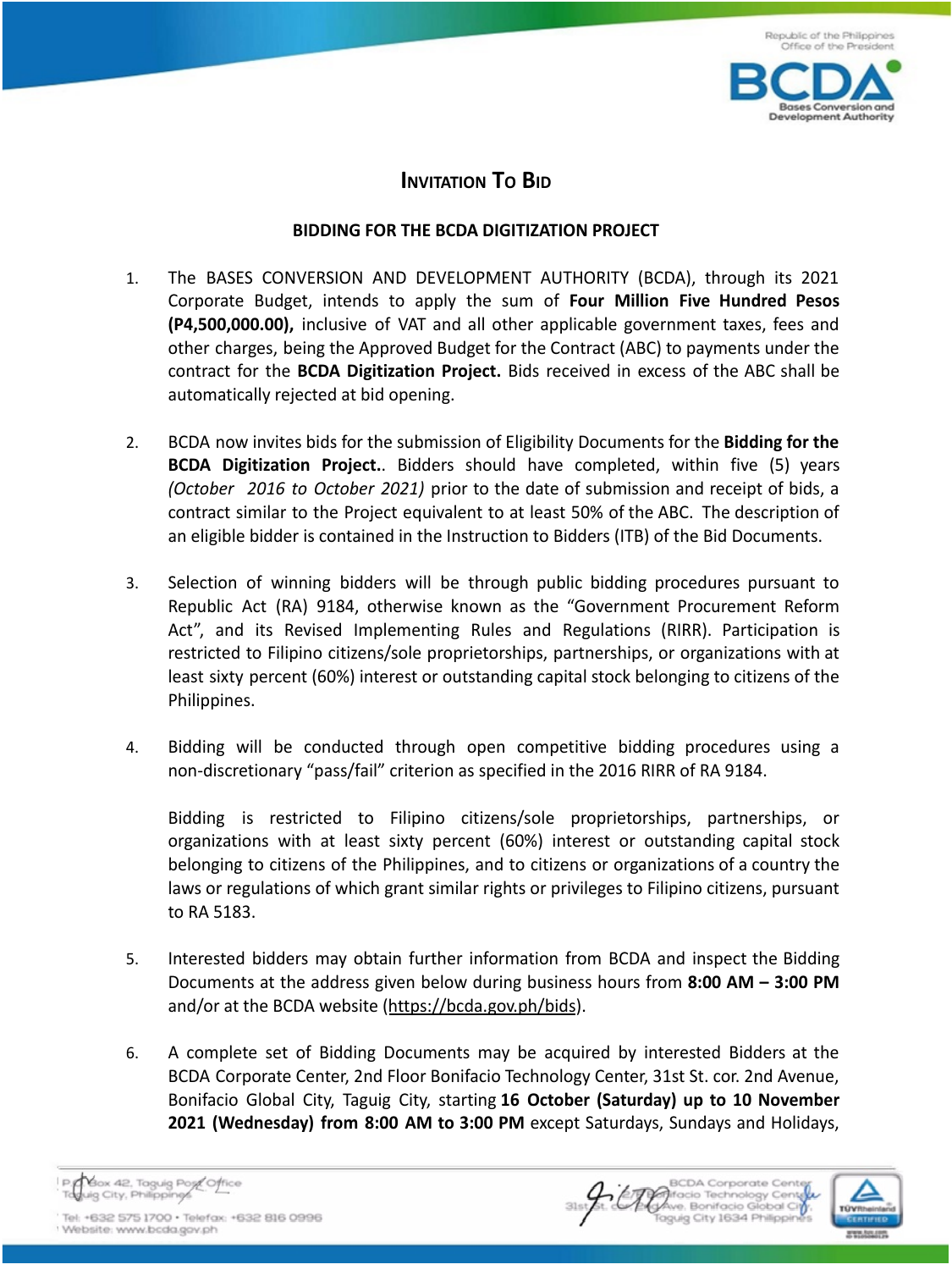

and until **09:00 AM on 11 November 2021 (Thursday)**, upon payment of an applicable fee for the bidding documents, amounting to **Five Thousand Pesos (Php5,000.00)**, pursuant to the latest Guidelines issued by the GPPB. We accept payment first through online transfer or bank deposit to BCDA's Land Bank account prior to issuance of the Bidding Documents. Kindly coordinate with the BAC-G Secretariat on the bank details.

It may also be downloaded from the website of the Philippine Government Electronic Procurement System (PhilGEPS) and the website of BCDA (www.bcda.gov.ph). Interested Bidders who did not purchase the Bidding Documents will not be allowed to participate in the bidding.

- 7. BCDA will hold a Pre-Bid Conference on **25 October 2021 (Monday) at 10:00AM** at the BCDA Corporate Center, 2F Bonifacio Technology Center (BTC), BGC, Taguig City and/or through video conferencing or webcasting via zoom or google meet*,* which shall be open to prospective bidders.
- 8. Bids must be duly received by the BAC Secretariat through manual submission at BCDA Corporate Center, 2F Bonifacio Technology Center, BGC, Taguig City **on or before 9AM, 11 November 2021 (Thursday)***.* Late bids shall not be accepted.
- 9. All Bids must be accompanied by a bid security in any of the acceptable forms and in the amount stated in Section III of the BIdding Documents.
- 10. Bid opening shall be held on **11 November 2021 (Thursday) at 10AM** at BCDA Corporate Center, 2F Bonifacio Technology Center, BGC, Taguig City. Bids will be opened in the presence of the bidders' representatives who choose to attend the activity.
- 11. The Pre-bid Conference and the Opening of Bids are hybrid events. Bidders may choose to attend them online via zoom or attend in person at the BTC Office.

For those attending in person, the following guidelines must be followed:

- Only one (1) representative per interested bidder is allowed to attend the Pre-bid Conference and Opening of Bids and will be required to follow the BCDA Health Protocol for Visitors;
- Visitors are required to download the contact tracing app, i.e. StaySafe PH;
- The representative is required to present his/her vaccination card or RT-PCR negative test result valid for 72 hours before he/she can be allowed inside the BCDA office;
- Compliance to social distancing, wearing of face masks, body temperature screening inside BCDA office; and
- Observers/ representatives who show signs of COVID-19 related symptoms such as cough, flu, fever, high body temperature, and sneezing

Box 42, Taguig Post Office quig City, Philippings